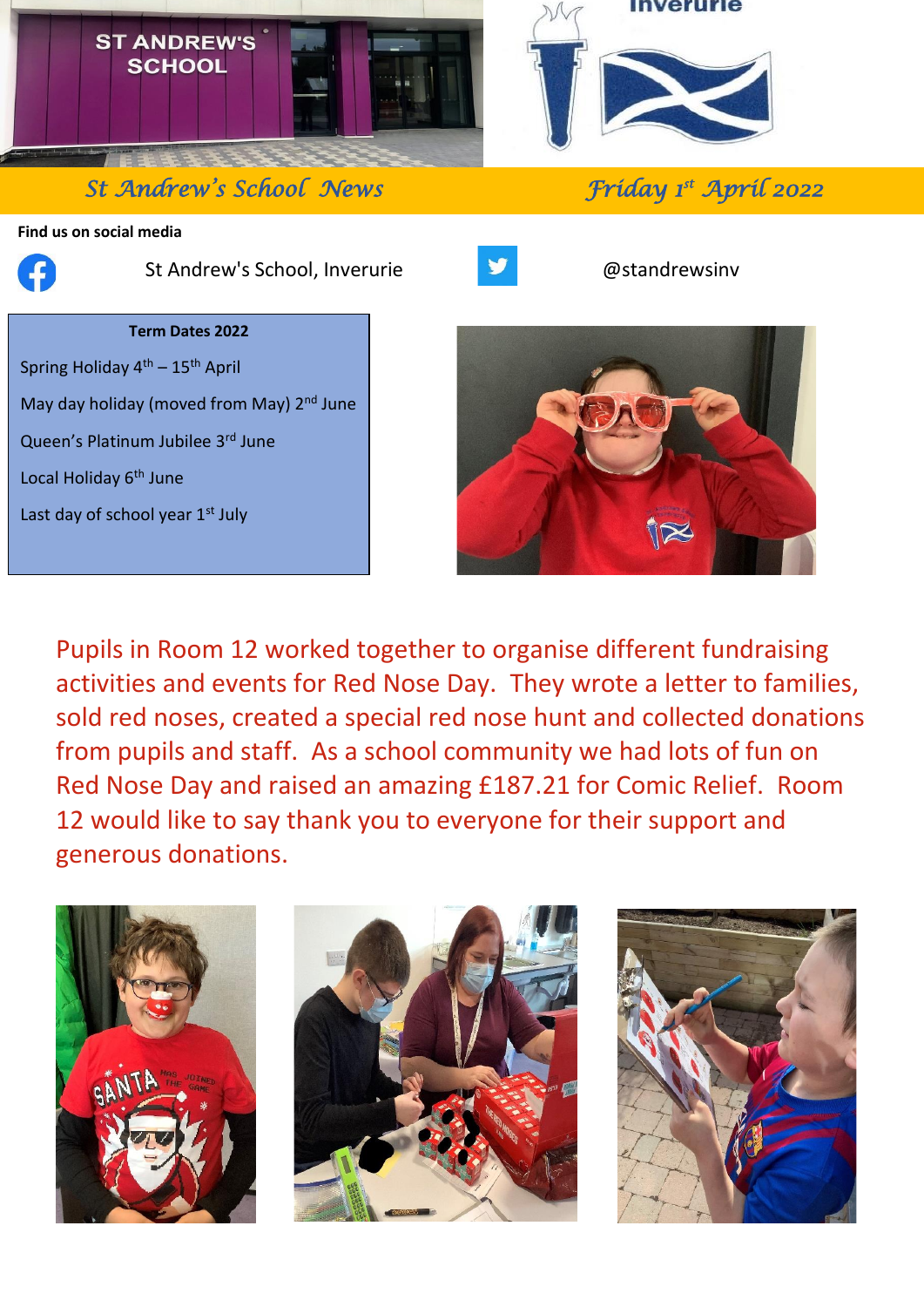We said goodbye and happy retirement to Margaret Scott today after almost 28 years in the role of Pupil Support Assistant. We wish Margaret a lovely retirement and thank you for all of the support you have given over the years.

## **What is your favourite room in the school?**

Whichever room I'm working in at the time as I get to know the children so well that year.

#### **What is your favourite story to read to the children?**

I quite like the tiger who came to tea. That's a fine one!

#### **What is your funniest memory of working at St Andrew's school?**

Lots of funny things have happened. In room 6 we had curtains instead of doors. One day, I lifted the curtain and there was a cat there!

Other people found it funny that I used to climb over the big fence to water the flowers during the holidays.

## **What is your most emotional memory of working at St Andrew's School?**

St Andrew's Got Talent always made me emotional as you would see pupils performing and doing amazing things.

## **What is your saddest memory of working at St Andrew's School?**

I think it will be when I leave. It will be sad to leave but I have exciting things to look forward to so it will be a happy time.

## **What's your best memory of St Andrew's School?**

All of the staff and pupils that I have worked with over my time here. People really care about each other and look after one another. We love to hear how the leavers are getting on and its lovely when they recognise us when we are out and about.

#### **What is your favourite children's song?**

The one that jumps into my head is 'The Wheels on the Bus' as I've sang it so many times to the primary pupils.

#### **What is your favourite thing to bake with the children?**

Something easy! Chocolate Krispies!

## **Will you miss working at St Andrew's school?**

Yes I will. I've worked her for nearly 28 years (28years in May).

#### **Have you ever been on a school trip?**

I left the Euro Disney trips to the brave people!

I went to Stonehaven Beach on a whole school trip. I did wonderful sleepovers at Sir Arthur Grant Centre in Monymusk.

## **What is your favourite school dinner?**

Fish and chips.

#### **What was your most embarrassing moment?**

We were being filmed for the school nativity and I went splat in the mud! I don't think anyone noticed!

#### **What are you going to do when you retire?**

I'm going to see more of my 3 granddaughters. I'm going to go out for lots of coffees and cakes too.